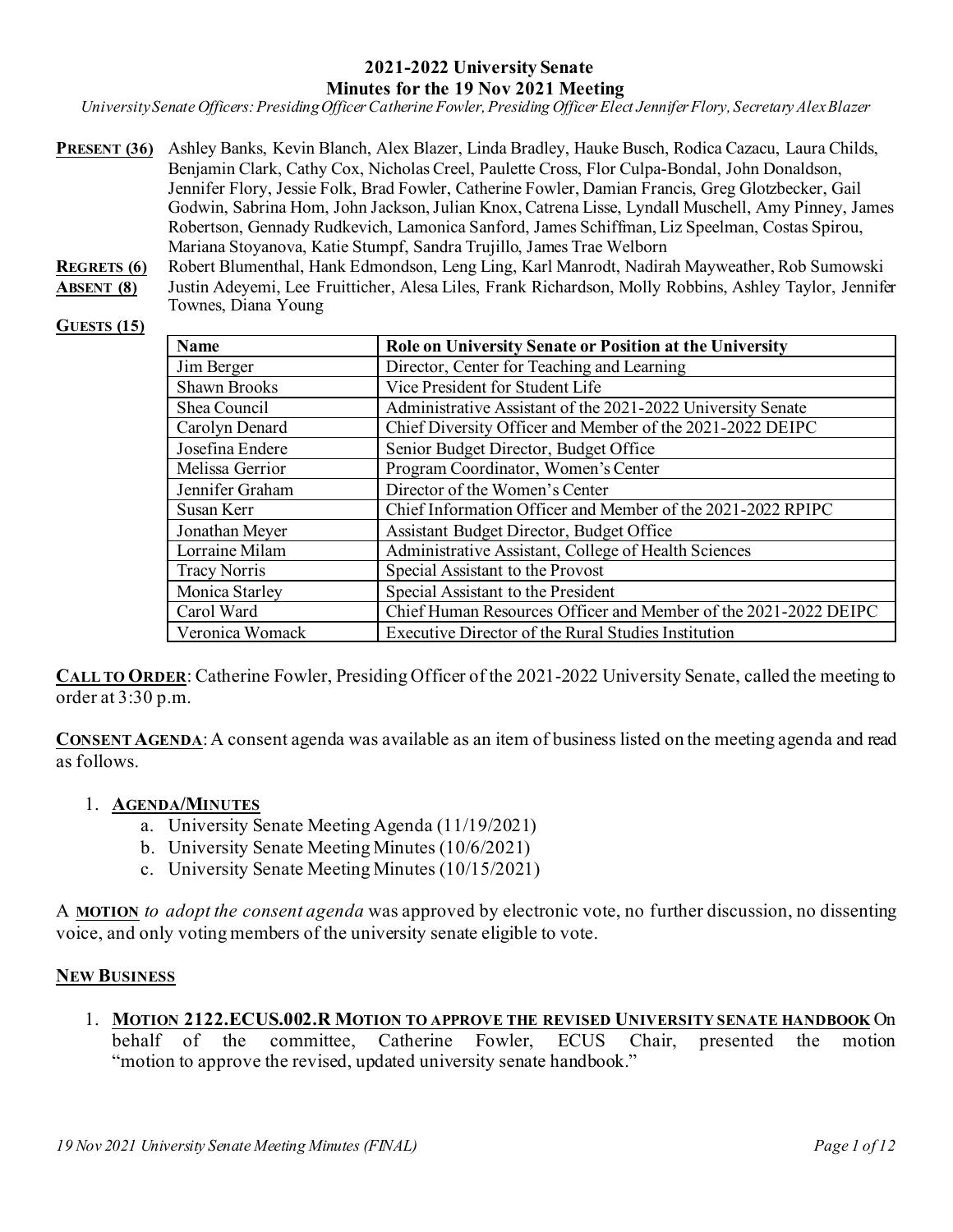- a. **SUPPORTING DOCUMENTS** Supporting documentation was available in the online motion database: [https://senate.gcsu.edu/motions/motion-approve-revised-university-senate-handbook-](https://senate.gcsu.edu/motions/motion-approve-revised-university-senate-handbook-11062021)[11062021](https://senate.gcsu.edu/motions/motion-approve-revised-university-senate-handbook-11062021).
- b. **CONTEXTUAL INFORMATION** Catherine Fowler summarized the major revisions:
	- i. Updated information regarding the standing committees (DEICP) and their compositions (RPIPC and SAPC)
	- ii. Updated Governance History to include creation of DEIPC.
- c. **DISCUSSION** When Catherine Fowler called for questions and comments, none were forthcoming.
- d. **SENATE ACTION**
	- i. A **MOTION** *to the previous question* was made, seconded, and *APPROVED* by electronic vote with University Senators eligible to vote.
	- ii. Motion 2122.ECUS.001.R was *APPROVED* by electronic vote with University Senators eligible to vote (25 Yay, 1 Nay).
- 2. **MOTION 2122.DEIPC.001.R ENDORSE THE 2022-2025 DIVERSITY ACTION PLAN** On behalf of the committee, Linda Bradley, DEIPC Chair, presented the motion "To endorse the four overarching goals of the 2022-2025 Diversity Action Plan articulated in the supporting document entitled *Advancing Diversity and Inclusion 2022-2025: Diversity Action Plan for Georgia College*."
	- a. **SUPPORTING DOCUMENTS** Supporting documentation was available in the online motion database[: https://senate.gcsu.edu/motions/endorse-2022-2025-diversity-action-plan-11112021](https://senate.gcsu.edu/motions/endorse-2022-2025-diversity-action-plan-11112021).
	- b. **CONTEXTUAL INFORMATION** Linda Bradley noted DEIPC's statement of support: Following a robust, positive discussion of *Advancing Diversity and Inclusion 2022-2025: Diversity Strategic Plan for Georgia College,* the Diversity, Equity, and Inclusion Policy Committee voted unanimously on October  $1<sup>st</sup>$  to support the plan and to bring it before the University Senate as a key source of information. We encourage all stakeholders to participate in the implementation of this plan moving forward.  As we present this statement of support to ECUS and the University Senate, we hope you will join us in endorsing this important work to foster diversity, equity, and inclusion within our campus community and beyond.
	- c. **DISCUSSION** When Linda Bradley called for questions and comments, none were forthcoming.
	- d. **SENATE ACTION**
		- i. A **MOTION** *to the previous question* was made, seconded, and *APPROVED* by electronic vote with University Senators eligible to vote.
		- ii. Motion 2122.FAPC.002.R was *APPROVED* by electronic vote with University Senators eligible to vote (23 Yay, 1 Nay, 2 Abstain).

# **PRESIDENT'S REPORT—PRESIDENT CATHY COX**

In lieu of a formal report, President Cox introduced herself and shared impressions from the Presidents Retreat and Board of Regents meeting.

# 1. **FY23 MANDATORY FEES**

- a. In a letter to all USG Presidents from Acting Chancellor Teresa MacCartney, dated November 11, 2021, she reviewed the Senate University Fees Study Committee that was created during the 2021 Legislative session to study the fees associated with the cost of postsecondary education and to make recommendations regarding potential changes, and noted that the University System of Georgia is a partner in this effort.
- b. Earlier this afternoon, the Senate University Fees Study Committee released its report, which I'll discuss further below.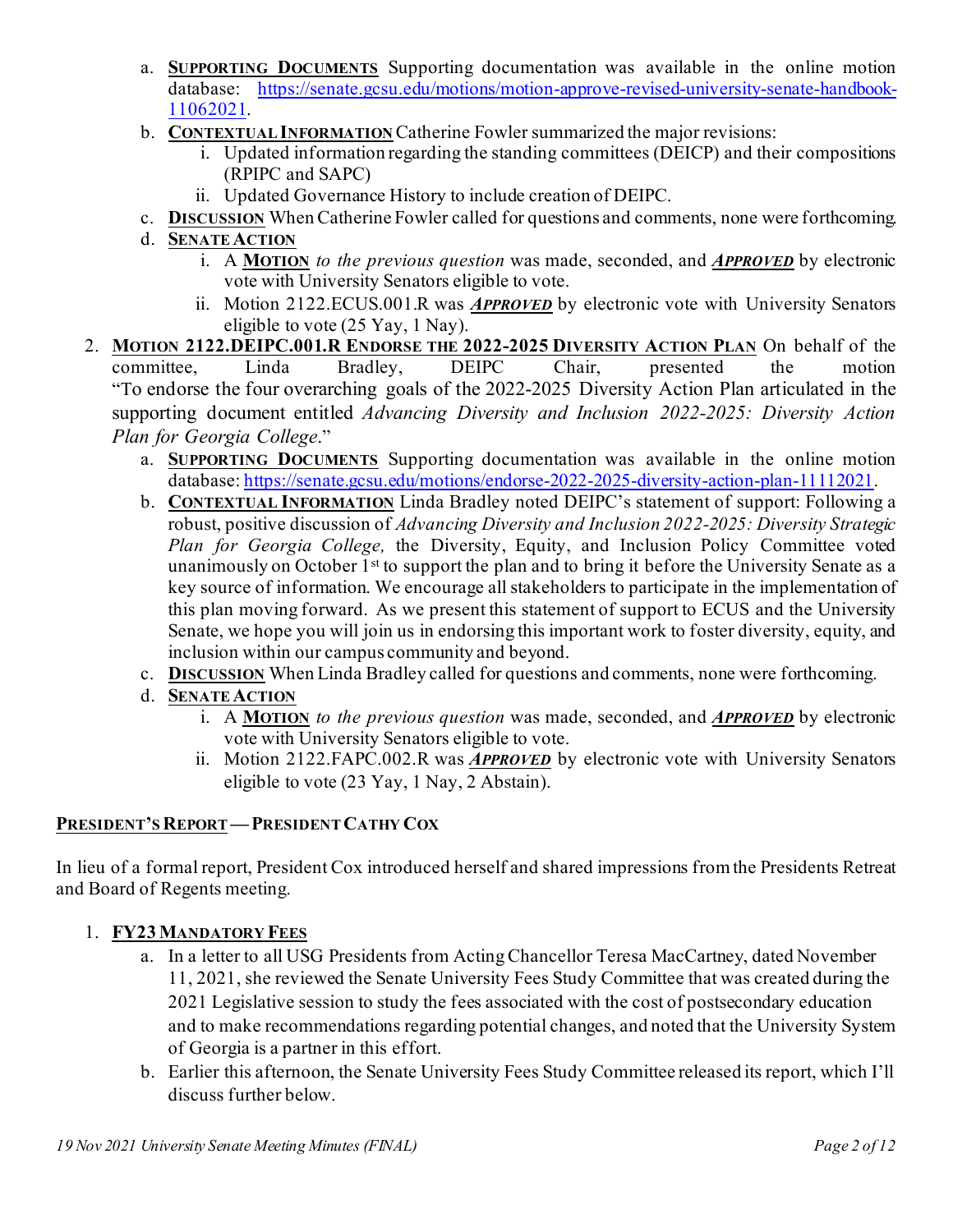- c. Student fees are a significant portion of the overall costs of attending college and the fees support a wide-ranging set of services and activities at our institutions. It is important for us to continuously examine the way these fees are assessed and to look for opportunities to advance both student affordability and transparency of these charges.
- d. The mandatory fees we charge include: Athletic, Health, Transportation, Transportation Enhancement, Bobcat Cart, Activity, Activity Center, Sustainability Fee, Wellness Center, Technology, and the Special Institutional Fee.
- e. Chancellor MacCartney's letter outlined the expectations for your Fiscal Year 2023 fee requests.
	- i. New fee requests or increases to existing fees will not be considered for recommendation to the Board unless the institution demonstrates a pressing need for the new funds, and a strong business case, including the analysis of available reserves. To avoid cost increases to students, requesting a reduction to a mandatory fee to offset a requested increase to another is encouraged when possible.
	- ii. New fees are strongly discouraged and should not be proposed unless there is a critical institutional need, evidence of overwhelming student support and a clear benefit to student success.
	- iii. Fee increases needed to support PPV projects whose revenues are falling or expected to fall below levels to sustain those projects will be considered. A detailed business case and analysis must be presented.
- f. Each institution was asked to continue its efforts to maintain an affordable cost of attendance as we began to prepare our fee requests, and Vice President Fruitticher and his team and I have been approaching our budget with this in mind.
- g. This afternoon, we received the Senate Study Committee's report, which reviewed the various fees charged within the University System, and ultimately recommended that the Special Institutional Fee be eliminated in a phased-out approach.
- h. The Special Institutional Fee is a general purpose fee established during the Great Recession to offset state budget cuts. It was enacted as a temporary measure but became permanent in 2012 when state funding never cycled back into the USG budget, and today generates \$230 million for the system as a whole. This fee generates more than \$4 million each year for the Georgia College budget, and supports all aspects of our general operations, from salaries and benefits to maintenance of facilities, classroom support, and much more.
- i. The Study Committee recommends that the revenue generated by the Special Institutional Fee be replaced by a three-pronged approach:
	- i. Cost savings at institutions
	- ii. Classifying the Special Institutional Fee, in whole or part, as tuition so that it will be covered by the HOPE scholarship
	- iii. Restoring state appropriations, in whole or part, to higher education funding levels of 2008 as adjusted for inflations. State Appropriations made toward the funding formula have fallen from 67% in FY2008 to 48% in FY2021 – so a partial restoration of these funds would help in discontinuing the Special Institutional Fee.
- j. This is a Study Committee's Recommendation in the State Senate so many steps remain before this becomes the final action of either the House or Senate Appropriations Committees, but it will certainly provide a topic of serious discussion in the upcoming legislative session beginning in January. We would have to make serious reductions in our budget, services, and staffing if the Special Institutional Fee is eliminated or reduced, so we will closely monitor the budget process in the coming session to see where this issue lands.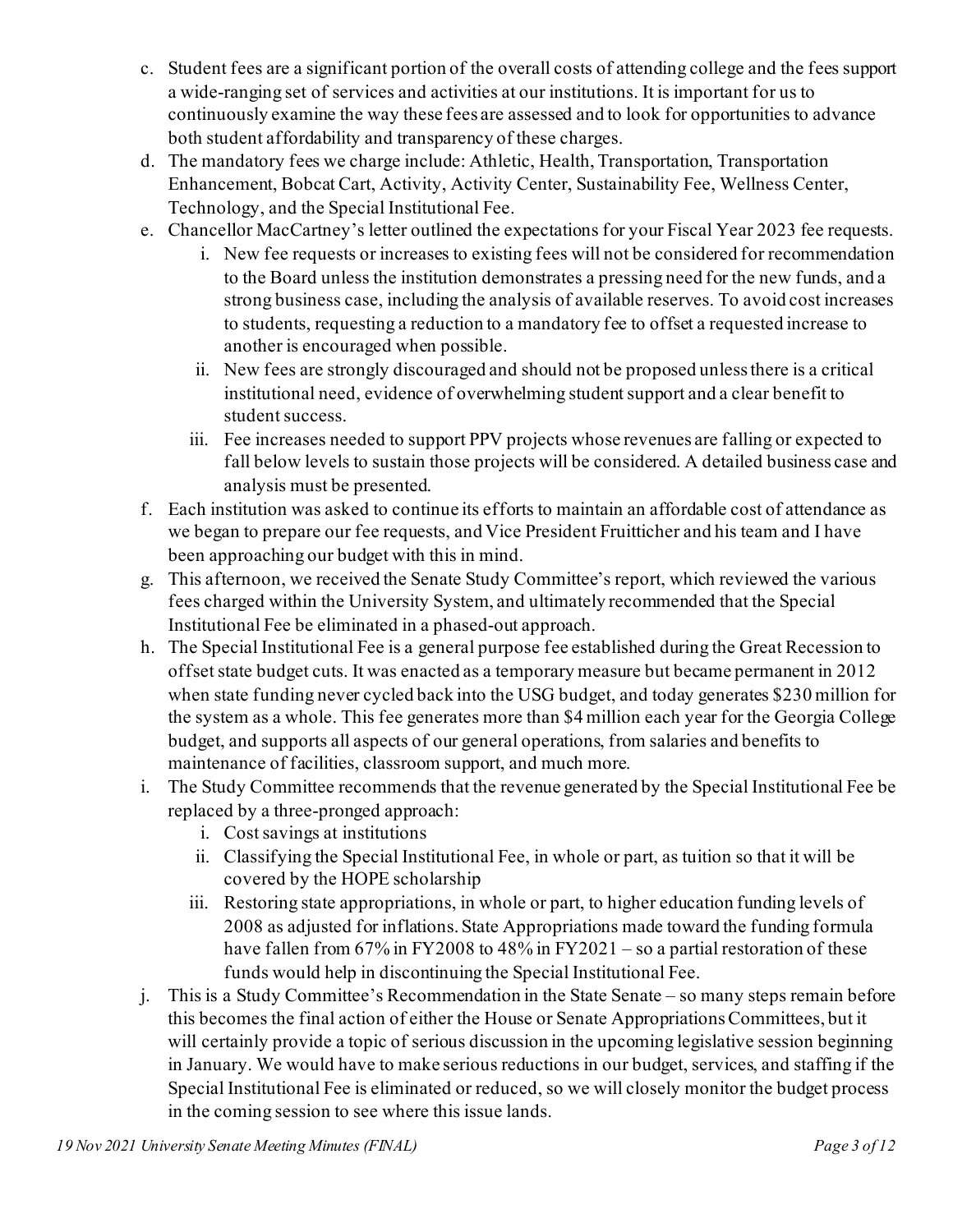# 2. **QUALITY ENHANCEMENT PLAN (QEP)**

- a. As the campus considers its next Quality Enhancement Plan (QEP), I urge you to think boldly and creatively – and yet to also think about the opportunities that might be right at our feet. By this I mean the QEP gives an institution an opportunity to address significant needs on a campus with dedicated resources and attention – and according to the SACSCOC directive, the plan must focus "on improving specific student learning outcomes and/or student successes." As you know, student learning outcomes and student success come in a wide variety of shapes and forms, and are measured throughout our campus.
- b. So, while most QEP address traditional academic programs, on a campus with such a strong academic foundation, this might be an opportunity for us to address elements of student success from outside the traditional academic pathways. I'm not necessarily advocating for that – I just want you to be aware of all the options that we have at hand.
- c. We also don't have to have a grandiose plan that requires thousands and thousands of dollars and manhours to implement and sustain. It can be targeted to some population or element of our campus, rather than to every student here. Again, I'm not advocating something here – I simply want to you think about the many things that play into student success here in a broad fashion and come up with a QEP that best addresses a significant need.

### 3. **LISTENING TOURS**

- a. I appreciate the time from all who have attended listening sessions thus far, and many more are still scheduled.
- b. The last session is scheduled for Thursday, December 16 at 2:00.
- 4. **QUESTION AND ANSWER** When President Cox called for questions and comments, many were

# forthcoming.

- a. **FY23 MANDATORY FEES**
	- i. Question: What do you think will be the next steps the state will take regarding fees? Answer: The Chancellor told the legislative committee that eliminating the special institution fund would be devastating. We had to put this fee in place to keep operations going during the Great Recession. I do not believe the state will going back to 2008 levels of funding, but I do think that we will be okay if the legislature partially restores state appropriation funding and partially reclassifies the special institution fee as tuition.
	- ii. Question: Vice President Fruitticher sat on the committee. Were any students included? Answer: I do not know.
	- iii. Comment (Chat): My understanding was that this was a Georgia Senate special study committee in consultation with a USG subcommittee.
	- iv. Question: Could you talk about the impact on course specific fees? Answer: For now, all other fees are off the table. The Senate committee is only recommending action on the special institution fee.
	- v. Comment (Chat): The summary of student fees is located here: [https://www.gcsu.edu/sites/files/page-assets/node-](https://www.gcsu.edu/sites/files/page-assets/node-309/attachments/student_fee_summary_20200615.pdf)[309/attachments/student\\_fee\\_summary\\_20200615.pdf](https://www.gcsu.edu/sites/files/page-assets/node-309/attachments/student_fee_summary_20200615.pdf)
- b. **QUALITY ENHANCEMENT PLAN (QEP)**
	- i. Question: How is the QEP financed? Answer: Every institution has to show SACS how to finance their QEP.

# c. **BORCOVID RESOLUTIONS**

i. Question: What is your thinking about acknowledging or forwarding our resolutions to the BOR passed at the previous Senate meeting? Answer: My plan is to forward them, but I am learning the process and the two resolutions are not consistent.

### **PROVOST'S REPORT — PROVOST COSTAS SPIROU**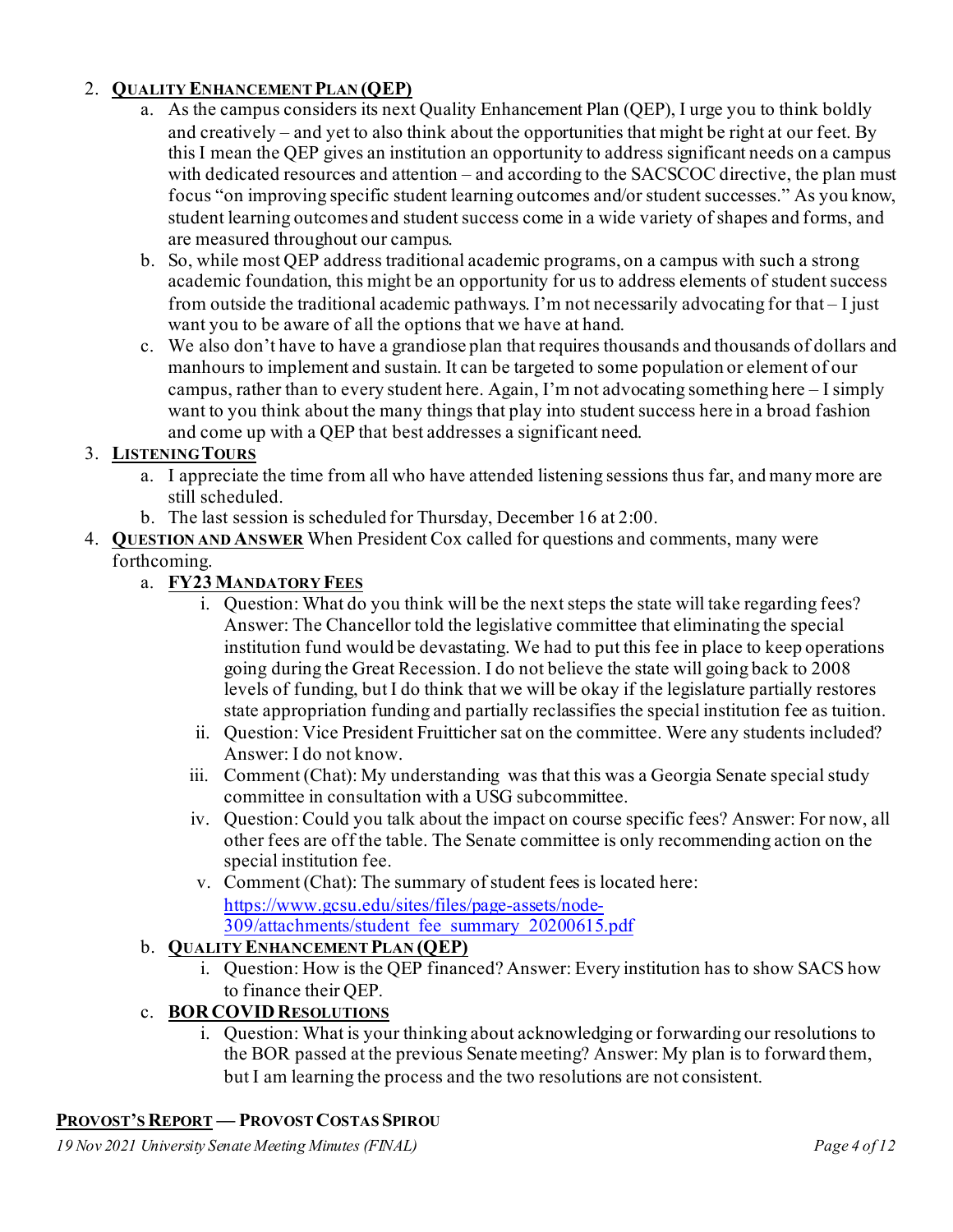- 1. **QUALIFICATIONS FOR FACULTY APPOINTMENTS** The Office of the Provost completed the implementation of University Senate Motion 2122.FAPC.003.P. following approval by President Cox. The updated information under "Faculty Appointments, Qualifications for" can be foun[d here](https://gcsu.smartcatalogiq.com/en/Policy-Manual/Policy-Manual/Academic-Affairs/EmploymentPolicies-Procedures-Benefits/Faculty-Appointments-Qualifications-for).
- 2. **UNIVERSITY RETENTION COMMITTEE** This is the second year of the University Retention Committee. During the first committee meeting a review of the current retention and graduation data was conducted as well as the final report from last year with long term and short-term strategies. An update was provided on short-term strategies, TREK, and the implementation of Civitas. The committee was asked to identify the top 2-3 priorities for this year. Membership of the committee includes:
	- a. **Chairs**
		- i. Joel Robinson Senior Associate Vice President of Enrollment Management
		- ii. Chris Ferland Associate Vice President of Institutional Research and Effectiveness
		- iii. Brian Newsome Dean of the John E. Sallstrom Honors College

#### b. **Committee Members**

- i. Jordan Cofer Associate Provost of Transformative Learning Experiences
- ii. Shawn Brooks Vice President for Student Life
- iii. Kay Anderson University Registrar / Assistant VP for Enrollment Management
- iv. Shannon Simmons Director of Financial Aid
- v. Lisa Griffin Director of School of Health and Human Performance
- vi. Michelle Johnson Director of Academic Advising
- vii. Nadirah Mayweather Director of Cultural Center
- viii. Nicole Declouette Associate Professor of Special Education /Interim Associate Dean
- ix. Bill Donoher Chair of Management, Marketing, and Logistics
- x. Libby Murphy Chair of World Languages  $&$  Cultures
- 3. **PRESIDENT'S SCHOLARSHIP COMPETITION** GC will host our annual President's Scholarship Competition on December 3, 2021. This competition is an opportunity for high-achieving high school seniors from across the country to compete for Georgia College's most prestigious scholarships. The PSC awards scholarships to incoming first-year students with superior academic accomplishments. Some of these awards also include stipends to study abroad and expand the student's liberal arts experience. Approximately 100 students will attend this competition. The daylong event will allow students to interview with faculty members, interact with current students, participate in classroom experiences and explore our beautiful campus.
- 4. **COMMENCEMENT** will be on Saturday, December 11, 2021, and will return to a traditional format. Faculty should arrive by 12:15 PM and park in a designated area behind the Centennial Center. Faculty will initially remain in their vehicles, and, when prompted, move to a heated tent for line-up prior to entering the building. Seats in the staging area will be spaced to provide some social distancing. The reception following the ceremony will also be held outdoors.
- 5. **FINAL GRADES** are due by Wednesday, December 15, at 9:00 AM. Faculty can limit their course list to only current courses by typing "Fall 2021" in the search field at the upper-right hand side of the page. Faculty can also confirm that all grades have been received and saved if the word "completed" in green – is listed next to the course in the grading status column. For additional information, please see the handout that will be attached to notification emails from the Registrar.
- 6. **SPRING 2022 REGISTRATION WAIT LISTS** will be paused from Wednesday, November 24 through Sunday, November 28, for the Thanksgiving holiday. This is standard practice when the university is closed for extended breaks. If seats become available during this time, students will receive notifications and a chance to accept those seats on Monday, November 29.
- 7. **PROVOST TASK FORCE** The RACAA meeting took place at Columbus State University (October 27-28) and included an update on Budget, Fintech Academy, and COVID. Additional discussion about the implementation of post tenure review and annual evaluations took place (i.e., integration of student success). We will need to begin the process of addressing the recently approved USG policies as that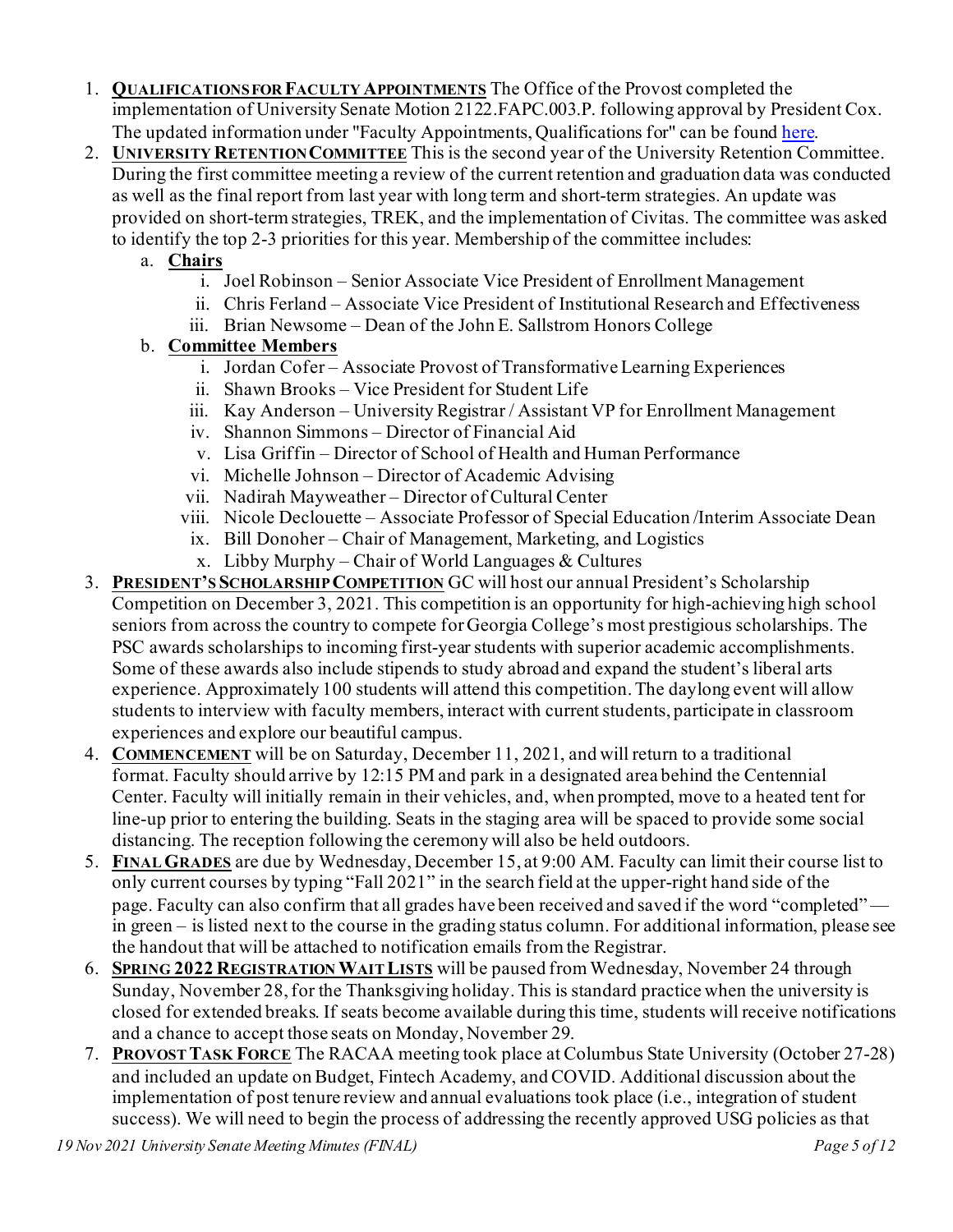information becomes available. A 12-member Provost Task Force Committee (8 members from the University Senate) will review existing university policies, identify, and recommend changes to ensure that Georgia College is compliant with BOR approved updates to Board Policy 8.3. (October 12-12, 2021). Recommendations to the Provost by February 1, 2022. Membership of the Task Force includes:

- a. **Co-Chairs:**
	- i. Catherine Fowler (Presiding Officer + COHS)
	- ii. Holley Roberts (Office of Provost)
- b. **Members**:
	- i. Sabrina Hom (FAPC Chair + College of Arts and Sciences)
	- ii. Linda Bradley (DEIPC Chair + College of Education)
	- iii. Robert Blumenthal (Council of Chairs + College of Arts and Sciences)
	- iv. Nicholas Creel (APC Chair and College of Business)
	- v. Paulette Cross (University Senate + College of Education)
	- vi. Karl Manrodt (University Senate + College of Business)
	- vii. Sarah Myers (College of Health Sciences)
	- viii. Jennifer Flory (Presiding Officer Elect + College of Arts and Sciences)
	- ix. Lamonica Sanford (University Senate + University Library)
	- x. Micheal Stratton (Council of Deans)

#### 8. **GC'S 25TH ANNIVERSARY OF THE LIBERAL ARTS MISSION** Celebrate the 25th GC designation as Georgia's Public Liberal Arts institution of higher education (Academic Affairs Update):

- a. The *GC Journeys* Symposium (October 29) (~80 participants)
- b. The COE hosted "The Value of Liberal Arts in Preparing Teachers and Leaders as Architects of Change" (November 9)  $(-25$  participants).
- The next event will take place on January 27, 2022:
	- a. College of Health Sciences
		- 25 Years of Liberal Arts in the Health Sciences
- 9. **AMERICAN PORTRAIT** The Study Away program will be rebranded as "American Portrait." More information will be forthcoming from the International Education Center.
- 10.**THE INAUGURAL HALL OF FAME CEREMONY** of the College of Health Sciences took place on November 1, 2021 and recognized Dr. Carol Sapp and Sheila Malcolm.
- 11. **RENOVATIONS TO SPECIAL COLLECTIONS** are moving forward and should be completed this month.
- 12.**THE OFFICE OF TRANSFORMATIVE LEARNING EXPERIENCES** will be holding a Zoom info session on various forms of support available for community-based engaged learning on December 1st at 4pm. For more information, please contact Dr. Stefanie Sevcik, [stefanie.sevcik@gcsu.edu](mailto:stefanie.sevcik@gcsu.edu).
- 13.**GEORGIA UNDERGRADUATE RESEARCH VIRTUAL CONFERENCE** 33 students and 13 faculty mentors participated in the Georgia Undergraduate Research Virtual Conference on November 5. GC had the largest turnout in the state.
- 14.**WOMEN'S LEADERSHIP FACULTY FELLOWS** This year's Women's Leadership Faculty Fellows have been selected:
	- a. Dr. Linda Bradley, Professor of Literacy Instruction, COE.
	- b. Dr. Mary Magoulick, Professor of English, COAS.
	- c. Angela Criscoe, Associate Professor of Film, Television, and Digital Media Production, COAS and Interim Executive Director of the School of Continuing and Professional Studies.
	- d. Dr. Sabrina Hom, Associate Professor of Philosophy and Liberal Studies and Coordinator of the Women's and Gender Studies Program, COAS.
	- e. Dr. Libby Murphy, Professor of French and Chair of World Languages and Cultures, COAS.
	- f. Dr. Kristina Dandy, Professor of Psychology, COAS.
	- g. Dr. Krystal Canady, Associate Professor of Nursing, COHS.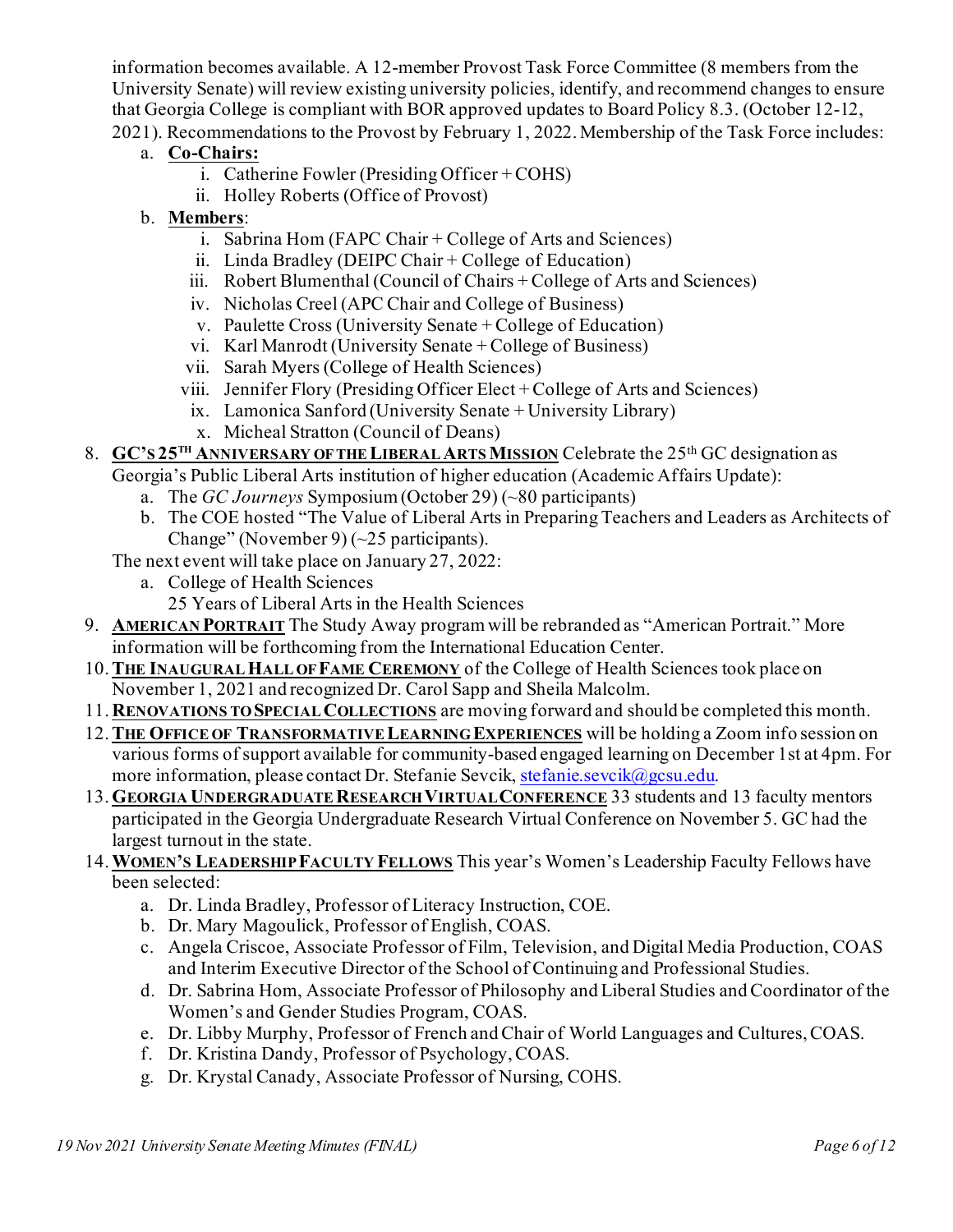- 15.**THE GEORGIA COLLEGE COMPLETE COLLEGE GEORGIA** report was submitted to the USG on Friday, November 12, 2021. The report is a comprehensive way of presenting the institutional efforts in improving student success.
- 16. **UNIVERSITY SYSTEM AFRICA COUNCIL** Every year, the University System Africa Council organizes a simulation of the annual meeting of Heads of State of the African Union (AU). The simulation, which takes the form of a three-day conference is known as SEMAU or the Southeastern Model of the African Union. Georgia College organized the SEMAU 2021 Conference from November 3-6, 2021. As a hands-on, experiential learning and the SEMAU concept is very much in line with GC's liberal arts mission in general and GC Journeys in particular, which includes internationalization and an emphasis on diversity. Congratulations to Drs. Ubah, Palmer, and the GC Organizing Committee for a very successful event.
- 17. **SACSCOC** Georgia College received a communication from SACSCOC that our application for differential review was approved (10-year reaffirmation). We will report on 40 out of 85 Standards.
- 18.**HONORS PREVIEW DAY** The Honors College had a very successful Honors Preview Day (November 16th). About 150 prospective students and families attended the event. The remaining Legends of Honors presentations include:
	- a. Dr. Ashlyn Burch, "Academic Inspiration in the Face of a National Pandemic." Friday, Nov. 19, 3:00 p.m.
	- b. Dr. Lynne Wilcox, "Epidemiology beyond COVID: The Other Outbreak of 2020." Tuesday, Nov. 30, 6:00 p.m.

For more information, including links, please se[e here.](https://frontpage.gcsu.edu/node/8884)

- 19. **JOHN H.LOUNSBURY LECTURE ON AMERICAN EDUCATION** The College of Education is planning the *John H. Lounsbury Lecture on American Education* for February 28th at 5:00 p.m. in Peabody Auditorium.
- 20.**PROFESSIONAL LEAVE** The following 12 faculty members were awarded a professional leave for 2022- 2023 academic year:
	- a. Bradley Koch, Government and Sociology, COAS, Fall Semester 2022.
	- b. Juan Ling, Management, Marketing, and Logistics, COB, Spring Semester 2023.
	- c. Hasitha Mahabaduge, Chemistry, Physics, & Astronomy, COAS, Fall Semester 2022.
	- d. Brandon Samples, Mathematics, COAS, Spring Semester 2023.
	- e. William Risch, History and Geography, COAS, Full Academic Year 22-23.
	- f. Karl Manrodt, Management, Marketing, and Logistics, COB, Fall Semester 2022.
	- g. David Weese, Biological and Environmental Sciences, COAS, Fall Semester 2022.
	- h. Abraham Abebe, Art, COAS, Full Academic Year 22-23.
	- i. Dave Bachoon, Biological and Environmental Sciences, COAS, Spring Semester 2023.
	- j. Roger Coate, Government and Sociology, COAS, Fall Semester 2022.
	- k. Rachel Epstein, Mathematics, COAS, Fall Semester 2022.
	- l. Gongbing Hong, Information Systems and Computer Science, COB, Spring Semester 2023.
- 21.**THE PROVOST VISITING SCHOLAR'S PROGRAM** is part of an intentional effort to further our interdisciplinary collaborations, to support student learning, and to engage faculty with scholars across disciplines. Congratulations to the following departments and their Visiting Scholars, who will be on campus Spring 2022:
	- a. Economics and Finance: *Dr. Douglas Walker* is an economist at the College of Charleston with a specialty in gambling. He is a past Distinguished Research Award Winner and was a visiting professor at Harvard Medical School, among many other honors.
	- b. Information Systems and Computer Science: *Dr. Peter Cardon* is a prolific scholar and engaged educator in the field of business communication; he is a Professor of Clinical Business Communications at the University of Southern California.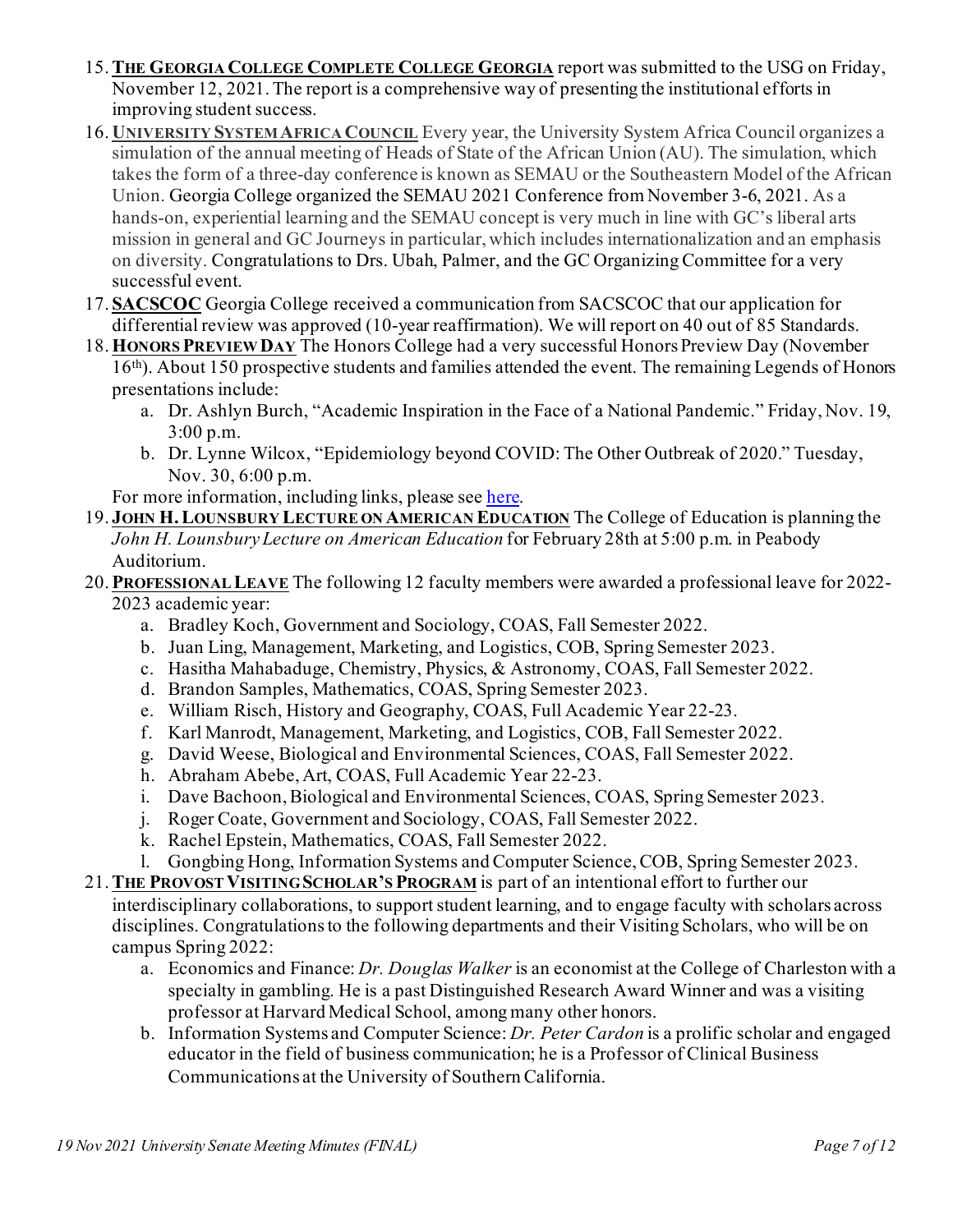c. Health and Human Performance: *Mr. Butch Reynolds* is a world record, Gold and Silver Medal winning, Olympic Sprinter and currently serves as one of the top applied exercise scientists when it comes to speed training in the country.

The Visiting Scholar's Review Committee included:

- a. Trae Wellborn (COAS)
- b. Bo Beadles (COB)
- c. Natalie Toomey (COE)
- d. Jinkyung Park (COHS)
- e. Jolene Cole (University Library)
- f. Holley Roberts (Office of the Provost)
- g. Dr. Jordan Cofer (Office of the Provost)
- 22.**FACULTY AND ADMINISTRATOR SEARCHES** A number of faculty searches are continuing in the colleges, including for Associate Dean in the College of Business and the College of Arts and Sciences. The search committee for the Associate Provost and Director of the Graduate School welcomed three finalists to campus. Thank you to committee members for their service to the university!
- 23.**FARM TO CAMPUS FESTIVAL** The College of Business, the Office of Sustainability, and Auxiliary Services at Georgia College hosted the first ever *Farm to Campus Festival* on October 28th. This event was very successful and further demonstrates GC's commitment to societal impact and community engagement.
- 24. **SPRING 2022 GC JOURNEYS DEPARTMENT MINI-GRANT** The Office of Transformative Learning Experiences announced the Spring 2022 GC Journeys Department Mini-Grant. *GC Journeys* Planning Mini-Grants up to \$5,000 are available for departments to analyze the department/program's current *GC Journeys* plan and to create an action plan for institutionalizing, strengthening, and/or expanding students access to Transformative Experiences (High-Impact Practices) within the department's curriculum. Submissions are Due December 15th. Winners Announced January 4th. Visit *GC Journeys* website for more information
- 25. **DEPARTMENT-BASED IMPLEMENTATION GRANTS** For Spring 2022, *GC Journeys* is offering Department-based Implementation Grants for Undergraduate Research and CbEL. Visit *GC Journeys* website for more information.
- 26.**THE NATIONAL SCHOLARSHIP OFFICE** worked closely with students in 2020-2021 to submit 43 applications for awards. So far, we have a number of students recognized as finalists or recipients: 1 Gilman Recipient; 1 Gilman Alternate; 1 Newman Civic Fellowship Recipient; 2 Fulbright Canada MITACS recipients; 2 Fulbright semi-finalists; 1 Fulbright alternate.
- 27. **UNIVERSITY LEARNING CENTER** After hours tutoring at the University Learning Center is experiencing an increase in demand this second half of the semester; thus far we have had over 325 visits from 170 unique students. Services are M-R: 6-9p in three locations: The Learning Center, West Campus classroom, and online.
- 28. **SUPPLEMENTAL INSTRUCTOR (SI)** support has been extended to 75 sections for spring semester. Approximately 90% of the SI Leader positions have been filled and those students hired for early training. The University Learning center has had 1,500 individual students taking advantage of their SI sessions this fall. That number represents 27% of our undergraduate student population.
- 29.**THE MONTESSORI ACADEMY** was awarded \$10,000 Deal Center grant that will be utilized to support and engage families in the development of language and literacy for infants and toddlers. The Academy collaborated recently with GC Music students who provided violin lessons with the Montessori Academy children and is developing additional collaborations with the College of Business Marketing Program, Department of Music, Deal Center for Early Language and Literacy, and the School of Continuing and Professional Studies.
- 30.**PATHWAYS TO GC** The university is currently working on updating the *Pathways to GC* agreement (transfer students) with Gordon State College and establishing a similar agreement for honors students with the College of Coastal Georgia.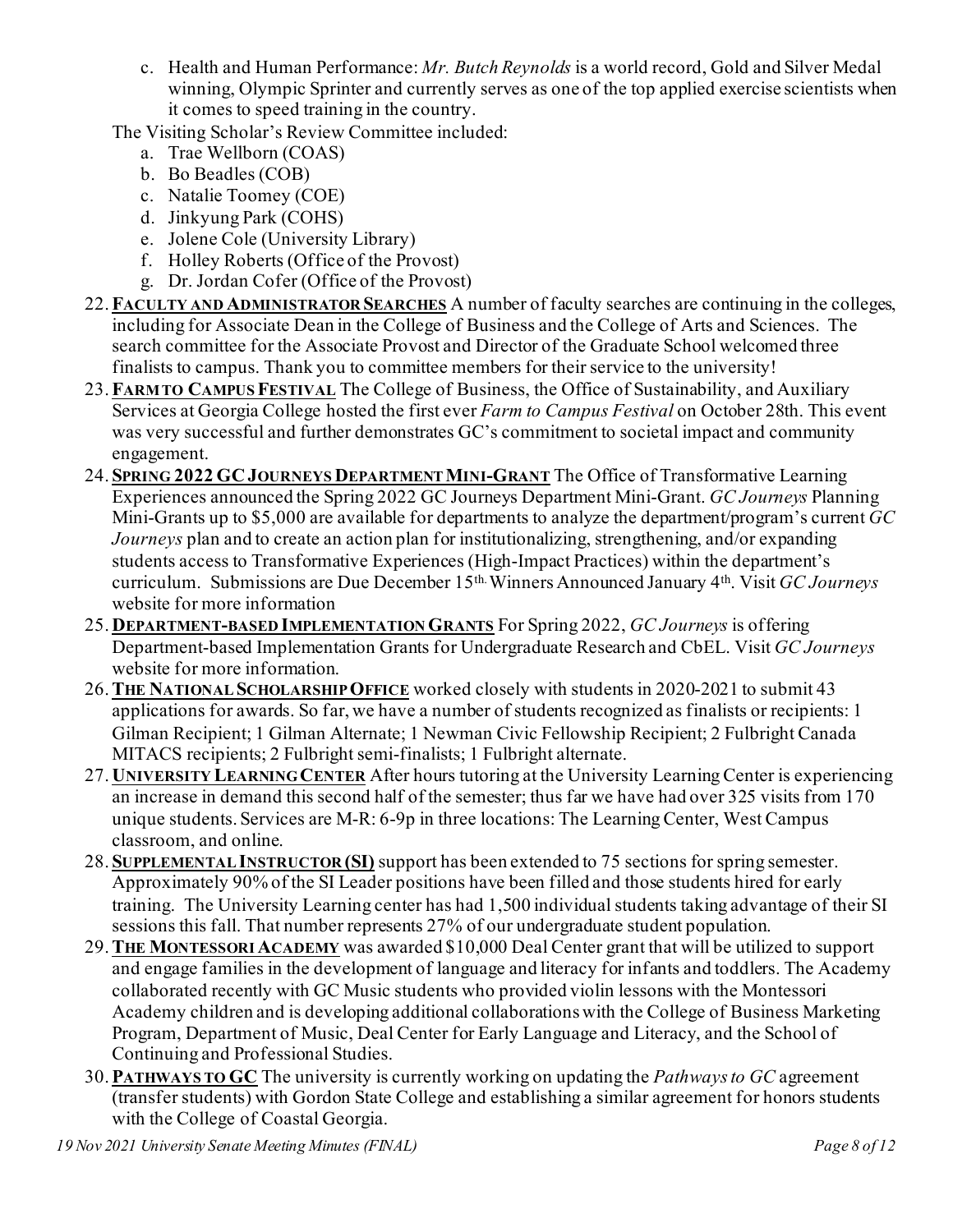#### 31.**THE SCHOOL OF CONTINUING AND PROFESSIONAL STUDIES** released its inaugura[l Newsletter](https://issuu.com/georgiacollege/docs/fall_2021_socps_newsletter).

### 32.**QUESTION AND ANSWER**

### a. **PROVOST TASK FORCE**

i. Comment: Faculty with administrative appointments have to go through the post-tenure review process; GC has a policy which needs to align with the BOR revisions.

### b. **UNIVERSITY RETENTION COMMITTEE**

- i. Question: Retaining students in CoHS and the College of Nursing and Health and Human Performance is a challenge. Is there anything being done about retaining faculty? We need a systematic approach with faculty retention. Answer: Our Nursing program is very strong and highly regarded. We have a specific number of spots for students. We received funding for a third cohort during the summer. Regarding faculty, the two areas in which we have problems attracting and retaining faculty are nursing and accounting, partly due to salaries and a shortage of nurses. Institutions across the country share these challenges.
- ii. Comment (Carolyn Denard, Associate Vice President for Inclusive Excellence): The issue of faculty retention is discussed extensively in the DAP. I am working on a report regarding whether the intentional recruitment of faculty could address this issue.

# c. **FACULTY RECOGNITIONS**

- i. Question: If a faculty member is not tenured, then they cannot be considered for the University Service award. Is this correct, and if so, what is the reasoning for this? Answer: Answer (Jim Berger, Director of CTL): I need to verify this with University Advancement, but I believe that tenure is a stipulation set in place for this funded, named award.
- ii. Comment (Chat): The Faculty Awards Criteria document is here: [https://intranet.gcsu.edu/system/files/attachments/FacultyAwardsCriteriaandDoc2021-](https://intranet.gcsu.edu/system/files/attachments/FacultyAwardsCriteriaandDoc2021-2022%20-%2009%20%2029%20%2021.pdf) [2022%20-%2009%20%2029%20%2021.pdf](https://intranet.gcsu.edu/system/files/attachments/FacultyAwardsCriteriaandDoc2021-2022%20-%2009%20%2029%20%2021.pdf)

# d. **COVID-19**

- i. Question: Are there any concerns of obligatory face-to-face meetings during the spring? Answer: We are expected to be face-to-face in the classroom. Regarding faculty meetings, online is acceptable.
- ii. Comment (Chat): Faculty should not be required by their chairs to attend F2F faculty meetings under current conditions.

#### **COMMITTEE REPORTS**

- 1. **ACADEMIC POLICY COMMITTEE(APC)— NICHOLAS CREEL, CHAIR**
	- a. **NO MEETING, NO REPORT** As there was no business, the Committee did not assemble for its scheduled meeting on 5 Nov 2021.
- 2. **DIVERSITY,EQUITY, AND INCLUSION POLICY COMMITTEE (DEIPC)—LINDA BRADLEY, CHAIR**
	- a. **DIVERSITY ACTION PLAN** In close coordination with Dr. Carolyn Denard and the Office of Inclusive Excellence, DEIPC submitted the motion to endorse the 2022-2025 Diversity Action Plan that passed earlier in our meeting. The motion and supporting documents are available on the University Senate motion database.
		- i. Statement of Support**:** Following a robust, positive discussion of *Advancing Diversity and Inclusion 2022-2025: Diversity Strategic Plan for Georgia College,* the Diversity, Equity, and Inclusion Policy Committee voted unanimously on October 1st to support the plan and to bring it before the University Senate as a key source of information. We encourage all stakeholders to participate in the implementation of this plan moving forward. As we present this statement of support to ECUS and the University Senate, we hope you will join us in endorsing this important work to foster diversity, equity, and inclusion within our campus community and beyond.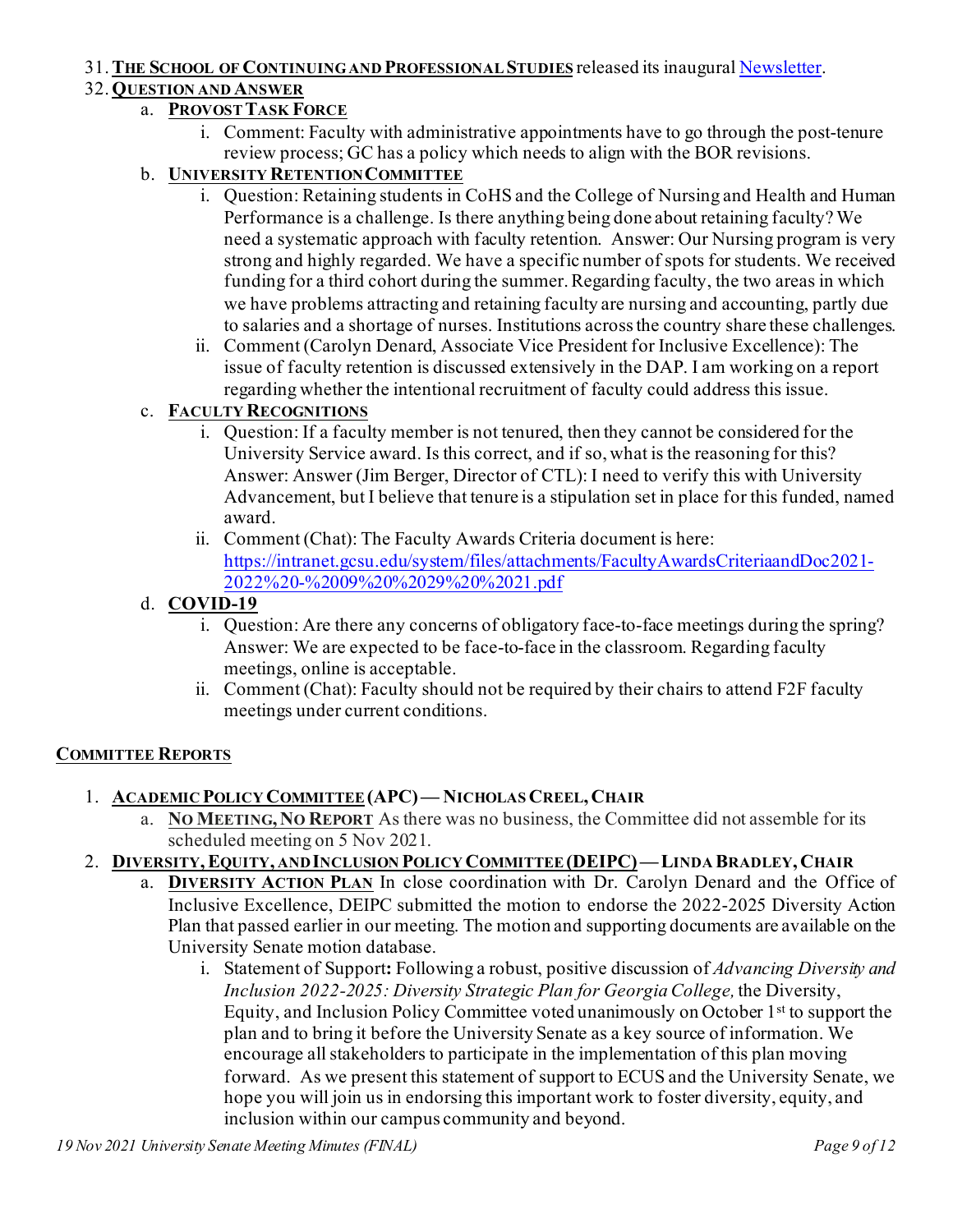- b. **NEW BUSINESS PRIORITIZATION** Discussions included the following policy areas:
	- i. Policies related to diversity training for faculty, staff, and students. How might these policies foster a climate where stakeholders engage, discuss, think, and speak with inclusive understandings?
	- ii. Retention policies that support best practices for students, staff, and faculty.
	- iii. Take initiative to meet with or invite Senate Standing Committee representatives to share current issues, DEIPC will identify the specific issues that overlap with the call in our bylaws in order to facilitate the prioritization of pressing diversity and inclusion policy needs in coordination with the Diversity Action Plan (DAP).
- iv. Examine policies in the DAP related to student body recruitment and retention.
- 3. **EXECUTIVE COMMITTEE OF UNIVERSITY SENATE(ECUS)—CATHERINE FOWLER, CHAIR**
	- a. **GOVERNANCE CALENDAR** is being drafted.
	- b. **UNIVERSITY SENATE HANDBOOK** update is complete.
	- c. **ELECTION OVERSIGHT** ECUS will support SCoN next semester on election oversight.
	- d. **BOR TENURE REVISIONS** The PO is involved with tenure updates to GC documents, per BOR policy changes.
- e. **MEETING FORMAT** University Senate will meet virtually in the spring
- 4. **SUBCOMMITTEE ON NOMINATIONS (SCON) — JENNIFER FLORY, CHAIR**

# a. **ELECTION OVERSIGHT**

- i. CoB election process and constituency designations was received 10/22/21.
- ii. The CoB Strategic Management Committee decides how the University Senate seats given to the CoB will be allotted. Currently, there are 4 departments in the CoB so each department elects one senator, and the other two senators are elected by the CoB faculty at-large.
- iii. CoHS election process and constituency designations was received 11/19/21.
- iv. CoAS election process and constituency designations was received 11/19/21. [Note: Election procedures are archived a[t https://us.gcsu.edu/Elections/2022\\_2023/index.htm.](https://us.gcsu.edu/Elections/2022_2023/index.htm)]
- v. The next step will be elections in the three colleges above who have elected faculty senators with a term of service ending in April 2022. These elections need to occur, and results be reported to ECUS by February 1, 2022.

# b. **USG FACULTY COUNCIL**

- i. The Executive Board drafted a resolution (based on resolutions passed by other institutions in the USG), and this resolution passed and was sent directly to the Chancellor and USG Administration related to the Tenure and Promotion policies.
- ii. I am a member of the State University tier in the USG Faculty Council. We are in the process of scheduling our first meeting. We have been asked to discuss the topics that we feel are pertinent to the USGFC as a whole or are specific to our tier. We have been urged to discuss how institutions similarly situated to our own can create and shape Tenure and Promotion policies that can afford faculty the maximum potential protection from the arbitrary implementation of the new USG P&T guidelines. Additionally, we are to work to come up with a list of other topics that we would like to see us address in the upcoming months.
- iii. I will also be serving on a subcommittee yet to be determined. I will share information about any of these committees as we meet.

# 5. **FACULTY AFFAIRS POLICY COMMITTEE(FAPC) — SABRINA HOM, CHAIR**

a. **PART-TIME LECTURER PAY** FAPC has been looking into pay for part-time faculty. Our research indicates that this ranges from \$1,500-\$3,500/class, depending on college and qualifications. One of the chairs we spoke to specified that the scale had not changed since 1998. We will be doing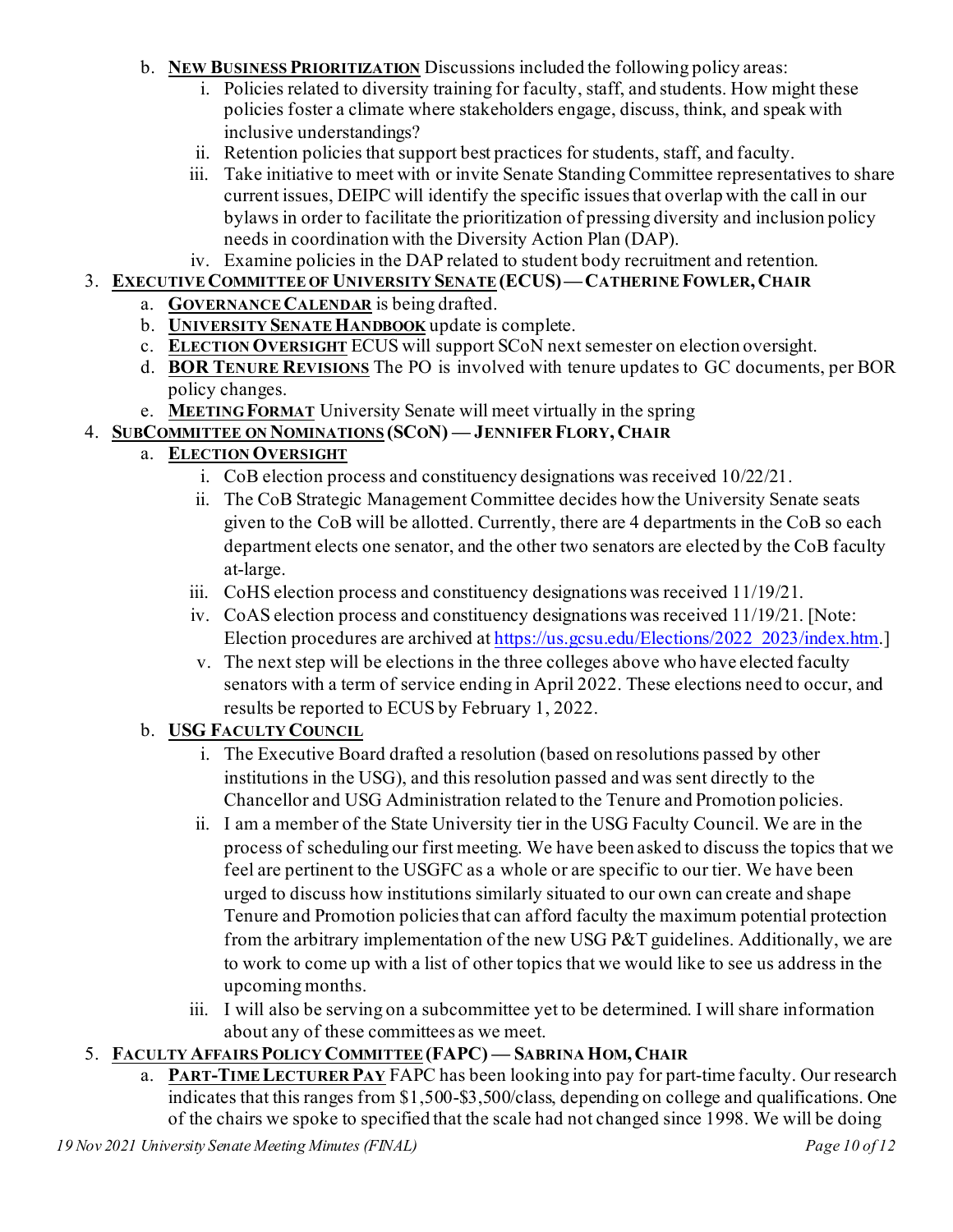more research to discover where the needs are greatest and whether this pay is adequate to attract effective and qualified faculty.

- 6. **RESOURCES,PLANNING, AND INSTITUTIONAL POLICY COMMITTEE(RPIPC)— DAMIAN FRANCIS, CHAIR**
	- a. **NO MEETING, NO REPORT** As there was no business, the Committee did not assemble for its scheduled meeting on 5 Nov 2021.
- 7. **STUDENT AFFAIRS POLICY COMMITTEE(SAPC) — GAIL GODWIN, CHAIR**
	- a. **NO MEETING, NO REPORT** As there was no business, the Committee did not assemble for its scheduled meeting on 5 Nov 2021.
- 8. **STUDENT GOVERNMENT ASSOCIATION(SGA)—JAMES ROBERTSON,PRESIDENT**
	- a. **HANGING OF THE GREENS** has been completed.
	- b. **DIVERSITY DAY** is being planned for spring semester.

### **ANNOUNCEMENTS/INFORMATION ITEMS**

- 1. **UNIVERSITY CURRICULUM COMMITTEE (UCC)UPDATE—LYNDALL MUSCHELL, CHAIR** a. **University Curriculum Committee**
	- i. No Action Items were on the agenda; therefore, no meeting was held on October 22, 2021. The information items from the October 22, 2021, are below.
	- ii. **Information Items** 
		- 1. **College of Arts & Sciences**

# a. **New Course Proposal**

- i. HIST 4425 Modern Eastern Europe
- ii. HIST 3375 Exploring the Ethnic South through Foodways
- iii. MSCM 3313 Intro to Podcasting

# b. **Modify Existing Courses**

- i. SPAN 3210 Survey of Spanish Lit I Change of course title to *Archetypes of Early Modern Spain*
- ii. SPAN 3220 Survey of Spanish Lit II Change of course title to *Paradigms of Modern Iberian Thought*
- iii. SPAN 3230 Survey of Latin American Lit I Change of course title to *The Idea of Latin America*
- iv. SPAN 3240 Survey of Latin American Lit II Change of course title to *The Americas Written Anew*
- v. THEA 3125 Survey of Costume History Change of course title to *Costume History*; change of catalog description; change of delivery method

# c. **Reactivate Existing Courses**

- i. SPAN 2950 Special Topics
- iii. No Action Items were on the agenda; therefore, no meeting was held on November 19, 2021. The information items from the November 19, 2021, are below.
- iv. **Information Items** 
	- 1. **College of Arts & Sciences**

# a. **Modify Existing Courses**

- i. MSCM 4502 Film & Television Production Capstone Change in course title to Film, Television, & Audio Production Capstone
- ii. MUED 3880 International Music Curricula Change in credit hours from a 3 hour course to a 2 hour course.

# 2. **College of Business**

### a. **New Course Proposals**